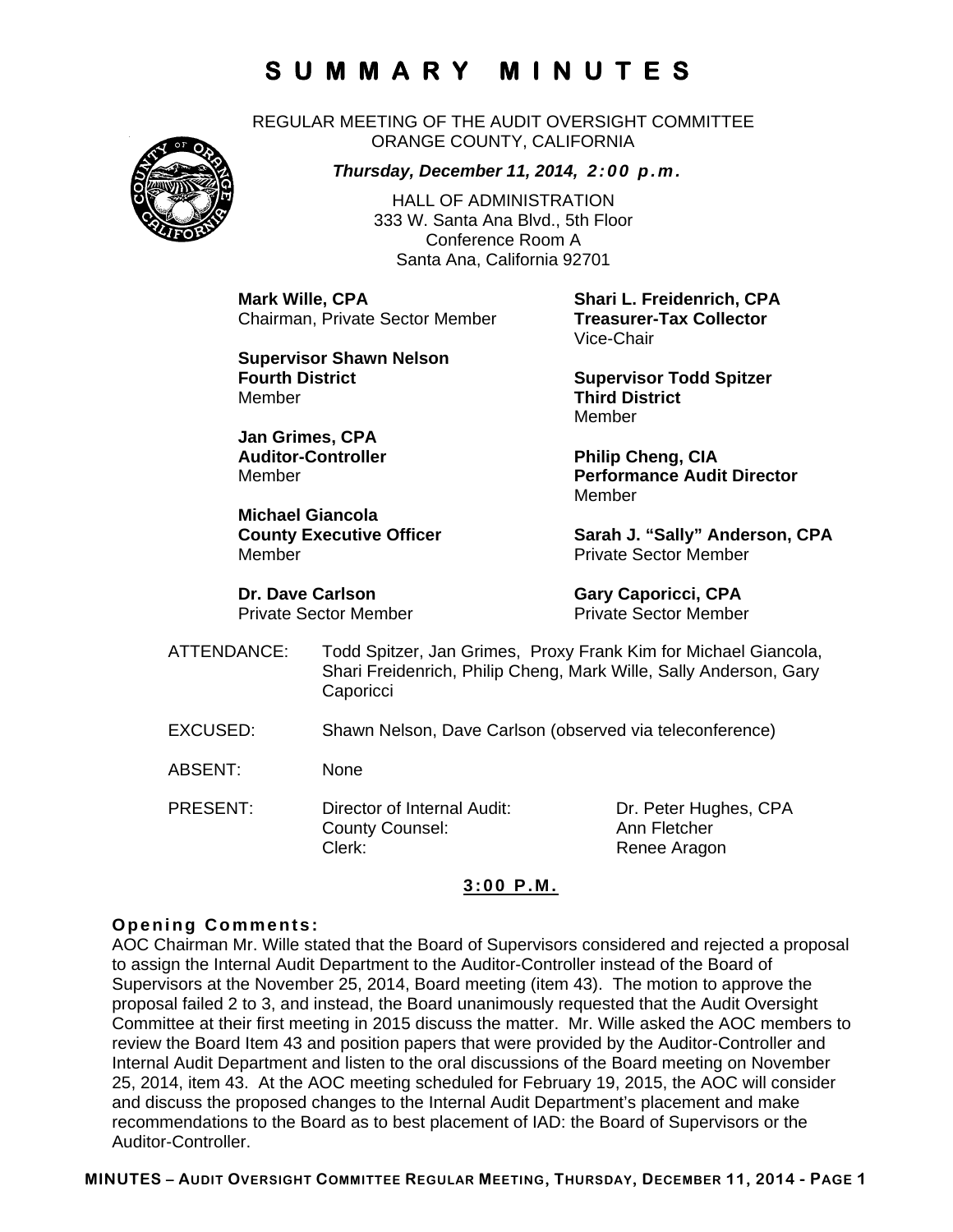## 1. **Roll Call**

AOC Chairman Wille called the meeting to order at 3:00 p.m. Attendance of AOC members is noted above.

Guests: Probation Department - Ian Rudge, Third District Staff - Chris Nguyen, Internal Audit staff – Mike Goodwin, Alan Marcum, Michael Dean, Dave Wiggins; Auditor-Controller Staff – Denise Steckler, Victoria Ross, Toni Smart, Tonya Riley, Nancy Ishida, Richard Son; OC Public Works Shane Silsby; External Auditors Macias, Gini, O'Connell – Linda Hurley and Katherine Lai

2. **Approve Audit Oversight Committee regular meeting minutes of September 25, 2014.** Motion: Caporicci, Second: Anderson. Supervisors Nelson and Spitzer – Excused, Shari Freidenrich – Excused, All others were in favor, none opposed. The item carried. **Approved as Recommended with noted corrections by Member Sally Anderson.**  Ms. Sally Anderson presented various corrections to the summary minutes of September 25, 2014 on page 4, item 4, second paragraph. The corrections were made to the official AOC Summary Minutes of September 25, 2014 and are available upon request.

#### 3. **Receive Oral Report on Required Communication from External Auditors, Macias Gini & O'Connell Received Oral Status Report as Recommended.**

Ms. Linda Hurley of Macias, Gini and O'Connell addressed the AOC to provide brief comments on the status of the 2014 audit. She stated MGO was on schedule to issue their opinion on the CAFR on Thursday, December 18, 2014. She stated MGO issued their opinion for the audits in John Wayne Airport and the Orange County Redevelopment Agency. She said that statements for OC Waste & Recycling should be issued along with the CAFR. Additionally, a number of ancillary reports related to the Treasurer and some agreed-upon procedures would be completed by December 31, 2014.

Ms. Hurley stated MGO would be completing the Single Audit Report in early 2015. There were 11 major federal programs identified. Test work for four of those programs was completed and was pending management review.

The management letter from the prior year had four significant deficiencies in FY 2013 that were followed-up during the FY 2014 audit. The deficiencies resolved were related to accredited interest, the Santa Ana River project, revenue recognition and Health Care Agency revenue recognition.

The last pending item in progress was the comments that related to the capital asset process. MGO did not identify any material errors as part of MGO audit procedures and management has revised the policies and procedures regarding accounting for capital assets. However, management was working on implementing the procedures to ensure all departments were similarly accounting for capital assets.

For the current year audit, MGO identified one significant dollar adjustment in the financial statements related to a major public protection fund. The adjustment was approximately \$2 million that essentially eliminating a gross up of revenue and expenses. It was a correction to proper financial reporting. In terms of the use of funding, there were no areas of concern and no impact on the fund balance for that particular fund.

MGO reported management cooperation had been timely and smooth.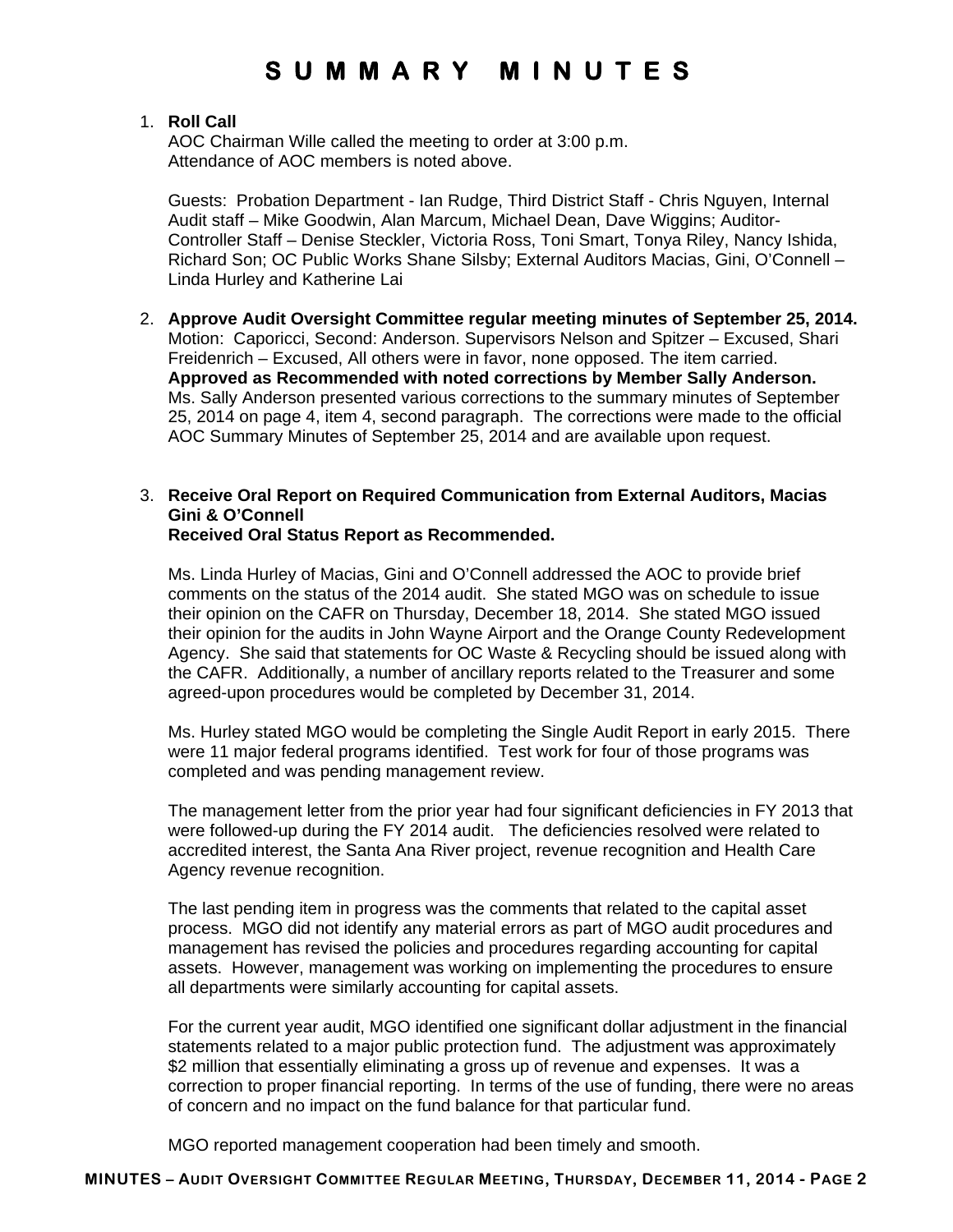AOC Chairman Wille stated the AOC should expect to see an impact and public interest when the unfunded pension liability is included in the next year's CAFR issued in 2015.

Supervisor Spitzer arrived at 3:10 p.m.

4. **Review and approve Audit Oversight Committee Revised Bylaws for Private Sector Member Changes of Staggered terms of office (AOC Meeting September 25, 2014, AOC Comments Directive).**

Moved: Anderson, Seconded: Caporicci. Supervisor Nelson – Excused, Shari Freidenrich – Excused. All were in favor, none opposed. The item carried. **Approved as Recommended.** 

Ms. Ann Fletcher, County Counsel, stated these revisions were at the request of Supervisor Nelson to change the AOC Bylaws to allow for staggered terms for all members. Currently, two of the four private sector members overlap in two terms. She stated the proposed Bylaws would allow the AOC Chair to adjust those terms so that each term would end on a different year.

Third District staff member Chris Nguyen addressed the Committee and commented the language in the proposed Bylaws would grant authority to the AOC Chairman to change the terms rather than to the appointing authority of the Board of Supervisors. It was suggested the Board should retain the exclusive authority. Supervisor Spitzer stated the proposed Bylaws as presented were acceptable and that the issue could be readdressed at a later meeting if necessary.

5. **Approve OC Internal Audit Department FY14-15 1st Quarter Status Report for the period July 1, 2014 through September 30, 2014 and approve 1st Quarter Executive Summary of Audit Finding Summaries for the period July 1, 2014 through September 30, 2014**.

Motion: Anderson, Second: Caporicci. Supervisor Nelson – Excused, Shari Freidenrich – Excused. All others were in favor, none opposed. The item carried. **Approved as Recommended.** 

Dr. Hughes stated Internal Audit was on schedule with some minor overruns. Four significant audits were issued. One related to the calculation of the Reverse Pension Pickup estimated at \$3 million per year. This audit was important to the County because employees agreed to pick-up 100% the enhanced benefits of their pension plan. In addition, Internal Audit completed an audit of Retiree Medical Plan that costs the County \$40 million per year and found the calculations were done correctly and that the transmittal of funds was accurate and on time. The Tri-annual Audit of the Tax Redemption Audit was completed. The County realizes approximately \$250 million dollars for the reporting period and IAD found the calculation accurate and thorough. The last noteworthy audit was the Restricted Revenue Fund in Social Services Agency of approximately \$70 million. Internal Audit was satisfied with the accounting and expenditures of this fund.

Dr. Hughes stated the propriety of the County's approximate \$1.2 billion in fund balances in for Special Revenue Funds. The funds uses are restricted and the department's Internal Audit audits ensure these funds are properly used.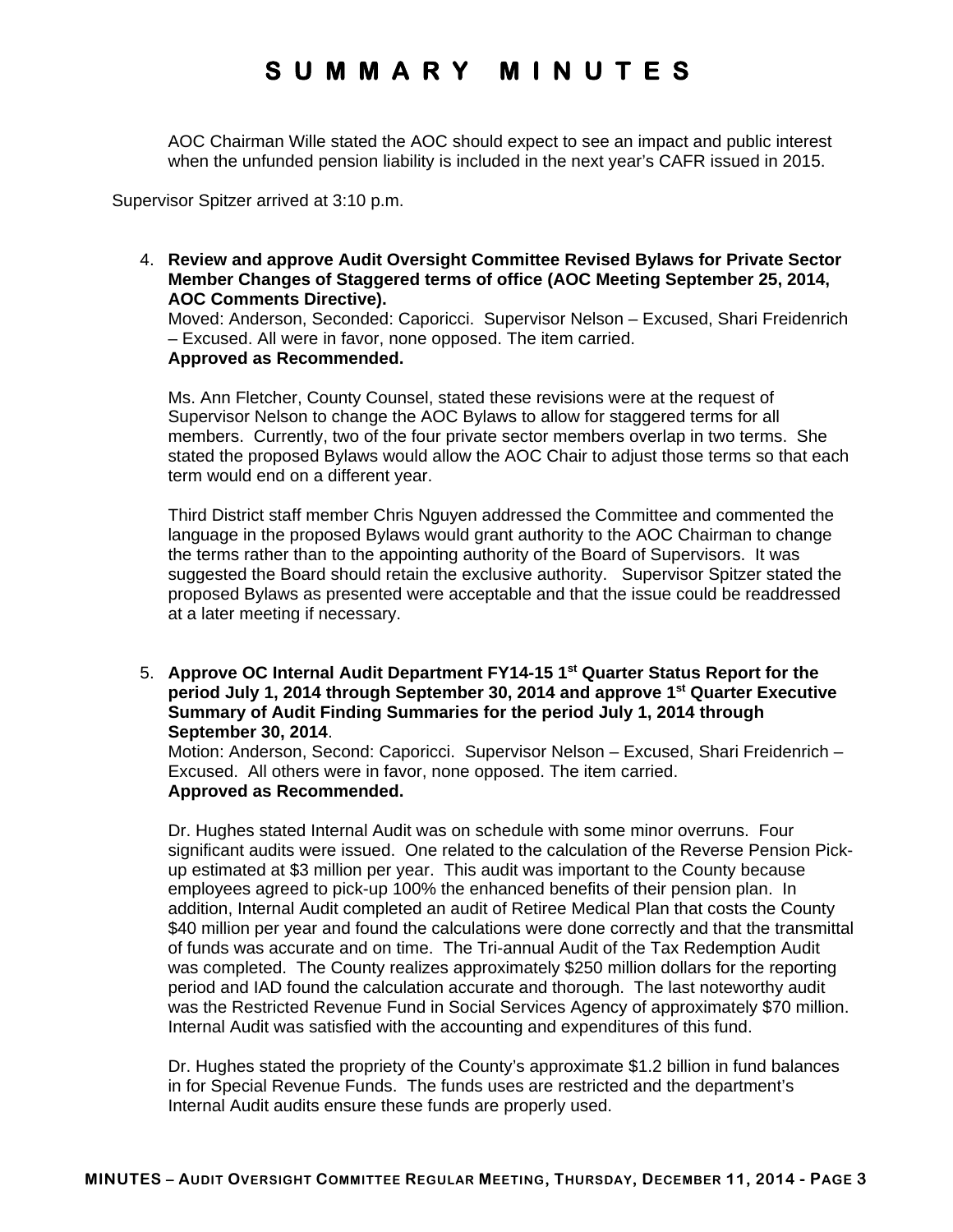## 6. **Approve 1st Quarter FY14-15 External Audit Activity Quarterly Status Report for the Quarter Ended September 30, 2014.**

Motion: Caporicci, Second: Anderson. Supervisor Nelson – Excused, All others were in favor, none opposed. The item carried. **Approved as recommended.** 

Dr. Hughes stated per AOC procedure all departments and agencies reported on the status of external audit activity in their respective agencies to Internal Audit and the AOC. The schedule was also used in the annual risk assessment so as not to be redundant or duplicative. Internal Audit will report any material items. The threshold for that is a disallowance or costs exceeding \$100,000.

Probation representatives Ian Rudge, Deputy Director Administrative and Financial Services and Chris Beiber, Deputy Director of Field Operations were present to address the AOC. Mr. Beiber stated Title 4E of the Social Security Act reimburses funds to Counties for youth in foster care or for youth in eminent risk of being in foster care. Individuals on probation and dealing with probation officers were determined to be under eminent risk and therefore the federal government Health and Human Services reimburses for funds spent on those youth. To receive the funding the Probation Department must identify the youth, create a case plan to address the issues that place the youth in eminent risk, and determine how much time was spent by probation department staff for that activity. In 2013, the Department of Health and Human Services found serious issues with San Mateo and Sacramento Counties claims. As a result of those issues, the DHHS cut-off the reimbursement for all Counties in the State of California. Chief Probation Offices in the State of California along with the State developed a new case plan and an assessment and ordered that all Counties be trained by the State or Justice Benefits Incorporated (JBI). Orange County contracted with JBI in May 2014 and trained the OC probation officers and introduced the new case plan and assessment. Training was completed in June 2014. JBI conducted an internal compliance review in September 2014 and found that OC Probation Department was less than 10% compliant. The new system and case plans were not integrated into Orange County's data systems. The training was inadequate at that time. The initial claim for reimbursement was \$1.1 million. Subsequent to the JBI internal compliance review, OC Probation department self-corrected the claim and reissued the claim for \$345,000. The IT issues were corrected and the case plans and assessment are working accurately now. The disqualifiers are no longer an issue.

Mr. Frank Kim, CFO (Proxy for CEO Mike Gianola), stated it is his understanding that for Title 4E the guidelines for how the Probation Department identifies the at-risk youth are not clear and do not have a step-by-step criteria. Over history, different counties were audited and depending upon those results, departments and trainings make adjustments along the way and asked if that was the case for Orange County. Mr. Beiber stated that was correct.

Shari Freidenrich joined the meeting at 3:26 p.m.

Mr. Caporicci clarified that the claim was amended for \$345,000 and was submitted replacing the initial \$1.1 million claim. Mr. Rudge stated that was correct. He said claims were submitted every quarter for Title IV-E and claims had been amended in the past. Since JBI was contracted, JBI will submit the claims and perform internal compliance reviews to ensure compliance with future state or federal audits.